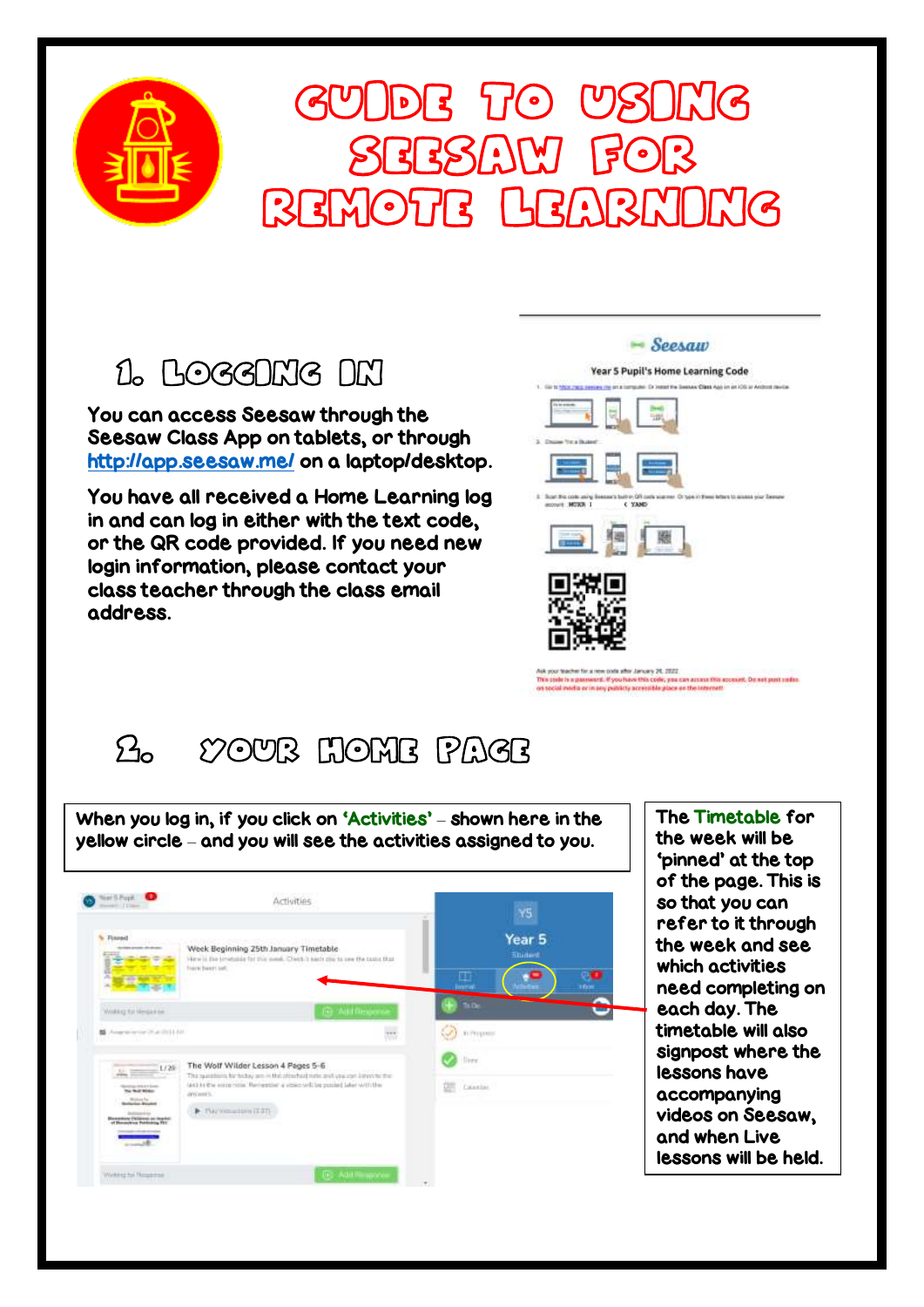### 3. Using the calendar option

| Vese X Pigel                        |                                 |                         |                            | Activities           |                      |                          | YS.                                                            |                      | If you click on                                          |
|-------------------------------------|---------------------------------|-------------------------|----------------------------|----------------------|----------------------|--------------------------|----------------------------------------------------------------|----------------------|----------------------------------------------------------|
| Today <sub>2</sub><br><b>Sünday</b> | <b>Audit</b><br><b>Hinrity.</b> | Tuesday.                | January 2021<br>Viramentau | Tiamatau             | Titola<br>다          | Smiths<br>$\mathbb{Z}$   | Year <sub>5</sub><br>Student                                   |                      | 'Calendar' -<br>shown here in the                        |
| $\exists$                           | w                               | $\overline{5}$          | 6<br>Lactivity             | 5 activities         | $\frac{1}{2}$        | $\overline{9}$<br>Lamite | .0<br>ω<br>Activities<br><b>STATIST</b><br>$\mathbf{B}$ in the | 80<br><b>Village</b> | yellow circle - you<br>will see the<br><b>activities</b> |
| 10                                  | 11<br>Sactivities               | 12<br>fi attivities.    | 13<br><b>ADCINITIES</b>    | 1.4<br>3 activities. | -16<br>'5 activities | 16                       | (V) Infrases<br>Dirtm                                          |                      | organised by day.<br>If you click on                     |
| 17<br>distinted                     | 18<br>7.activities              | 19<br><b>Nautisties</b> | 20<br>6 octivities         | 21<br>4 activities   | 22<br>16 actualies.  | 23                       | Calandar                                                       | ◔                    | today's date,<br>you'll then see all                     |
| 24                                  | 25<br>ductioner                 | 26<br><b>Vatheties</b>  | 27                         | 28                   | 29                   | 30                       |                                                                |                      | of the activities<br>assigned for that                   |
| 31                                  |                                 |                         |                            |                      |                      |                          |                                                                |                      | day.                                                     |

4. ADDING WORK



Tuesday 26th January RE Lesson<br>In this Prince Was the Discount of The Theat West Harboritz to Detroiter, the days in the New<br>Testernet, Hatton: 2

.<br>Then we meet trade it when and a worldwit situated that you can been also dough to gow you seem offered on the fille and the strep of<br>These Whis Man it was most seeming of what hispanish in this stay, in the sides attain You will then need to use the intercurrit document attached to find come facts about the stany of The Three Woo Man, you can index from their this no a reicotiveza de lost moles comé notas me meaning or set mass series and this SNM dary useg ion of decreates useguage and fan hyundiek ampage such as desies, met<br>Interlyin or perspektiviter to describe the arting. So you mant decorate the star at Behinhem and h and how bright it is over the Three Wise Hern or the

detect they travel across.<br>If you could write a persigraph or two for this that would be omating and o

 $\overline{\phantom{0}}$ 

Weinig for Pala

This will take you to this screen, box. where you can choose the option for adding your response to the task.

Photo – take a photo on your device

Upload – upload a photo, video, or pdf you have already saved

Drawing – free draw your response, or add photos/text

Video – record a video on your device

Note – this is like a word document to type into

If you click photo, drawing, video, or upload, you can add your response and you can also use the options shown on the next page to add text or other effects to your work.

When you have clicked on the activity and viewed the information from your class teacher about your task, you can then add a response by clicking the green









Tuesday 200 (Angery RE Leaser

Drawing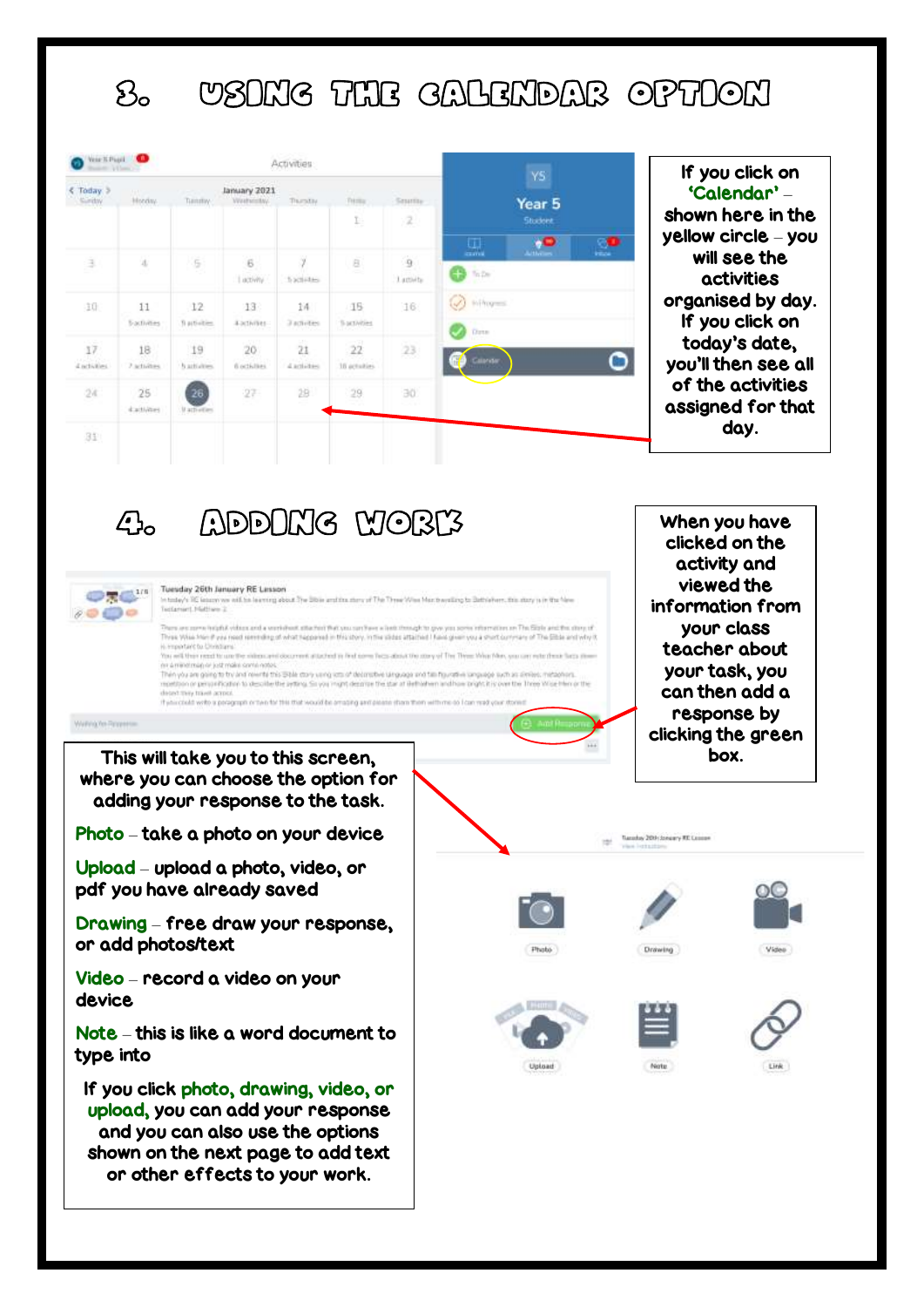

### 5. Using a template

For some tasks, your teacher will have uploaded a template for you to use. If they have, when you click 'Add Response,' the template will pop up (like the example below).

You can then click 'Edit Note' and then the green tick in the corner to upload your response.

|        | Language check                                                |  |
|--------|---------------------------------------------------------------|--|
|        | Can you work out/find out what the following words mean?      |  |
|        | Timber                                                        |  |
| ×      | Hurricane lamp                                                |  |
| ×      | Sanded                                                        |  |
| $\sim$ | Dissuade                                                      |  |
|        | Quick quiz                                                    |  |
|        | What is the girl called?                                      |  |
| ×      | What colour is her hair?                                      |  |
| ×      | What helps keep the house warm?                               |  |
| ×      | What calour is the door?                                      |  |
| ×      | What was the girl doing when she heard the knock at the door? |  |
|        | Big questions.                                                |  |
|        | Read from the start of page 5 up to 'Which was fairly often.' |  |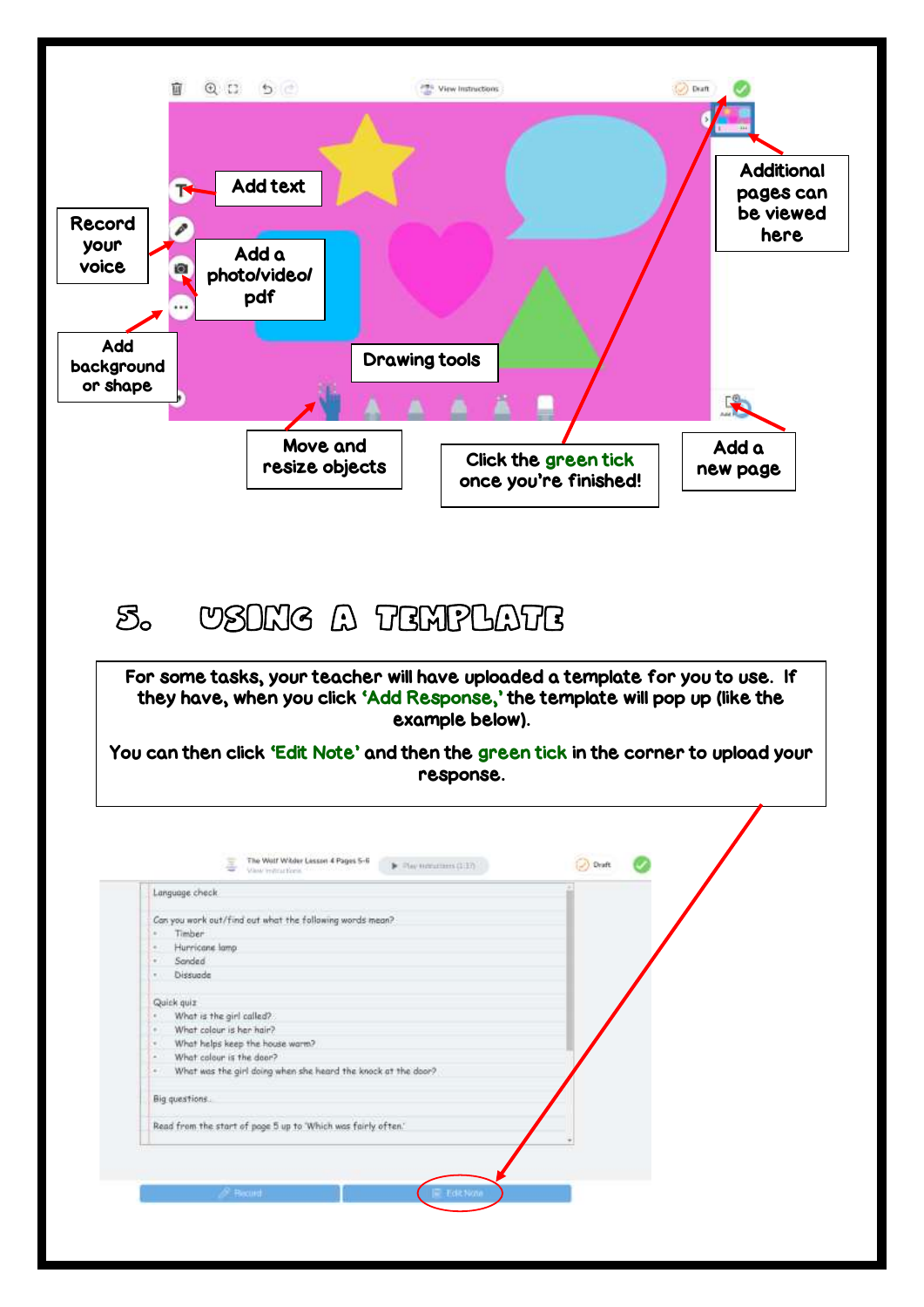# 6. Messages from your teacher



Teachers can also post messages to the class and you can find them in 'Inbox' and then Messages. The red symbol shows the number of notifications you have. Once you've read the messages, the red circle will disappear!

If your teacher gives you feedback on a task, you'll be notified here.

### 7. Responding to feedback



When you have uploaded your work, your teacher can give you feedback. This could be through a written comment, or a voice comment. If they've given you feedback, you'll get a notification in your Inbox, where it says Notifications.

You then need to click on the message to go back to the work that you've posted. It's important that you do this, because they might have asked you a question, or given you another task to do.